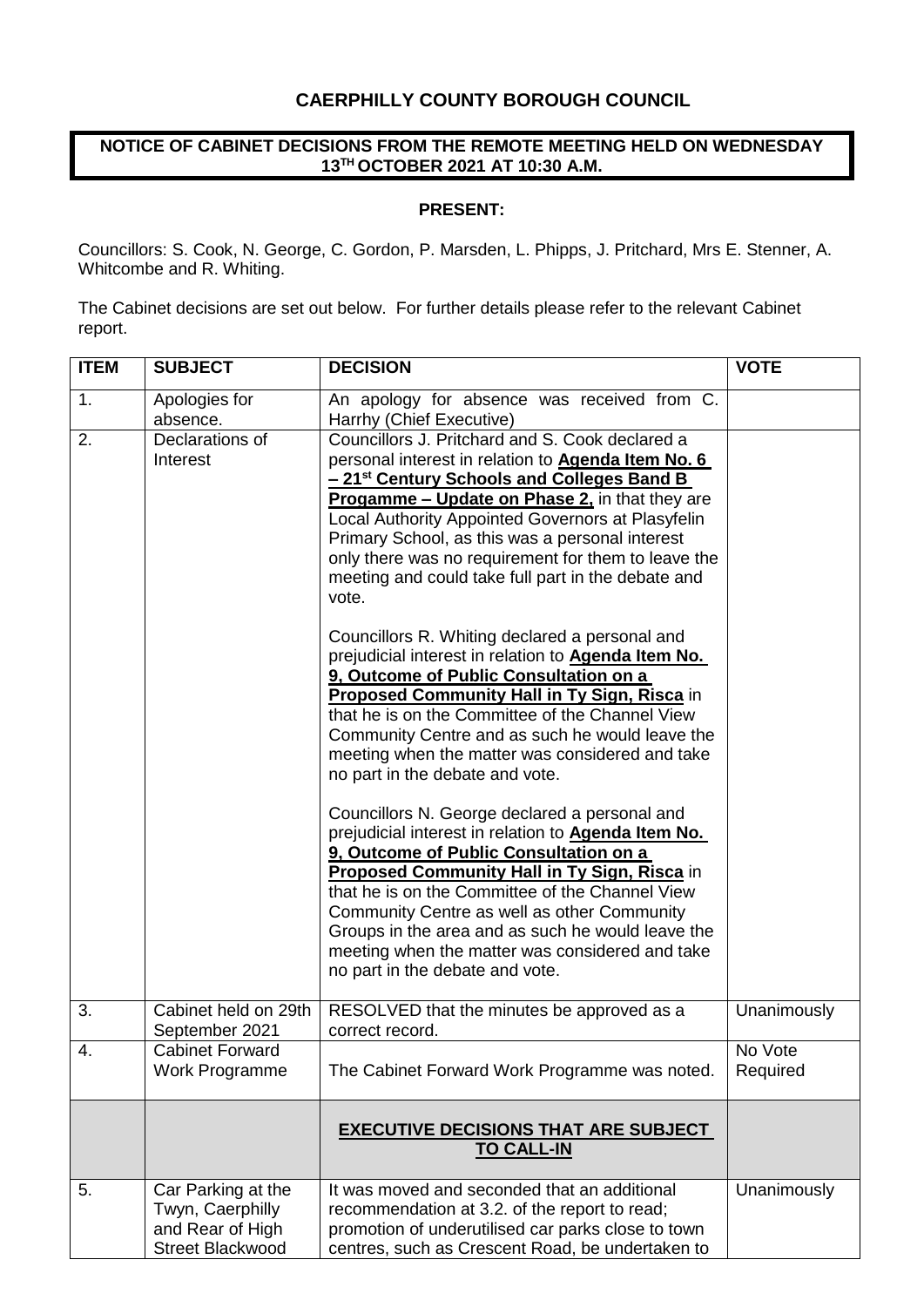|    |                                                                                                              | increase footfall in town centres; and by way of<br>electronic voting this was agreed.                                                                                                                                                                                                                  |             |
|----|--------------------------------------------------------------------------------------------------------------|---------------------------------------------------------------------------------------------------------------------------------------------------------------------------------------------------------------------------------------------------------------------------------------------------------|-------------|
|    |                                                                                                              | RESOLVED that subject to the inclusion of the<br>additional recommendation and for the reasons<br>contained in the Officer's report: -                                                                                                                                                                  |             |
|    |                                                                                                              | 3.1 The temporary free parking agreed on 1st<br>September 2021 prevails and any changes to<br>parking tariffs or ticketing at the Twyn,<br>Caerphilly and High Street, Blackwood are<br>considered as part of the cross-party Scrutiny<br>task and finish work on the future of car<br>parking charges. |             |
|    |                                                                                                              | 3.2 The promotion of underutilised car parks close<br>to town centres, such as Crescent Road, be<br>undertaken to increase footfall in town centres<br>be agreed.                                                                                                                                       |             |
| 6. | 21 <sup>st</sup> Century Schools<br>and Colleges Band                                                        | Considered by the Education Scrutiny Committee<br>on the 21 <sup>st</sup> September 2021                                                                                                                                                                                                                | Unanimously |
|    | B Programme -<br>Update on Phase 2                                                                           | RESOLVED that for the reasons contained in the<br>Officer's report:-                                                                                                                                                                                                                                    |             |
|    |                                                                                                              | a) The contents in this report be noted.                                                                                                                                                                                                                                                                |             |
|    |                                                                                                              | b) The recommendation to proceed to<br>consultation on the proposal for the<br>amalgamation of Llancaeach Junior School<br>and Llanfabon Infants School in line with the<br>requirements of the Welsh Government's<br>School Organisation Code 2018 be<br>approved.                                     |             |
|    |                                                                                                              | c) The consultation process outlined in 5.4.3<br>and 5.5.4 in respect of Plasyfelin Primary<br>School and the Centre for Vulnerable<br>Learners that are not subject to the<br>Statutory requirements of the Welsh<br>Government School Organisation Code<br>2018 be approved.                          |             |
|    |                                                                                                              | d) £4.716m be set aside from the Authority's<br>Place-Shaping Reserve in respect of the<br>Authority's financial contribution to Phase 2<br>of the 21st Century Schools and Colleges<br>Band B programme be approved.                                                                                   |             |
| 7. | <b>Write-Off Debts</b><br>Over £20,000 -<br><b>Business Rates</b><br><b>Arrears for Limited</b><br>Companies | RESOLVED that for the reasons contained in the<br>Officer's report the business rate debts detailed in<br>paras 5.2.1 to 5.3.9 inclusive be written off on the<br>grounds that they are irrecoverable.                                                                                                  | Unanimously |
| 8. | Proposal to Develop<br>Two New Respite<br><b>Facilities</b>                                                  | RESOLVED that for the reasons contained in the<br>Officer's report: -<br>1. The proposal to develop two new respite                                                                                                                                                                                     | Unanimously |
|    |                                                                                                              |                                                                                                                                                                                                                                                                                                         |             |